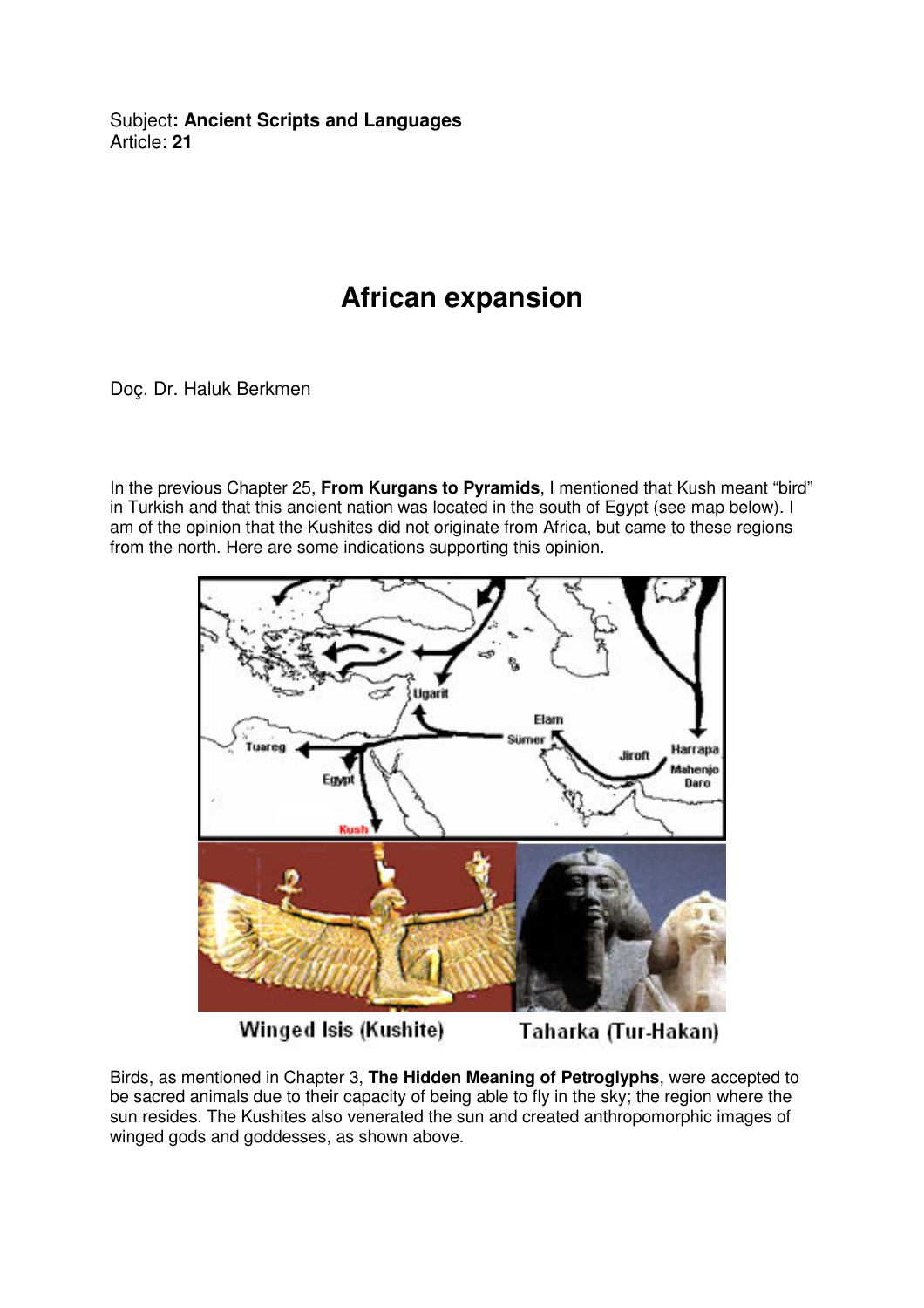One of the most renowned king of the Kushite empire was **Taharka**, but his original name was **Tır- Haka** or **Tur- Hakan** meaning "the king of the Tur people" (see Chapters 8 and 24). The word "Tur" (pronounced as "toor") has been modified to "Moor" by the Romans who came to North-Africa around second century AD. **Moor** became a generic name for brown people of North-Africa and later on of Iberian Arabs as well as of the Berber and Tuareg (Toor-Oc) people of North-West Africa.

The countries Mauritania and Morocco both contain the root-word "Toor / Moor". How did the country name "Morocco" appear? It is most probable that it suffered the following transformations: **Toor-Ok => Moor-Oc => Morocco**, a clear relation to the Oc people. We also have "Maurus" in Latin, "Mavro" in Greek, "Mauve" in French, "Mohr" in German, "Mor" in Turkish, all meaning "purple", identifying the North-Africans (moor) with their suntanned skin color.

**Meröe**, the main city of the Kushites and the plains of **Moab**, where the Moabites once lived are also names related to Moor. The plains of Moab are in the low valleys of the Jordan River neighboring Ugarit (see map above).



Olmec heads **Egyptian Sphenks** Chengiz Han Tur-Haka These names are all connected to the Asiatic "Toor" and "Oc" people who migrated towards the south-west. A further clue in this direction is the similarity of the facial appearances shown above. Olmec people lived in Central America and carved huge stone heads of their leader. The sphinx head in front of the Khafra pyramid in Egypt has the same features as the ones of the Mongolian ruler Chengiz Han and the Kushite leader Taharka (Turhakan). Adding these clues to the detailed elaborations of the previous chapters we can conclude that ancient North African tribes came to these regions from Central Asia.

This African expansion happened maybe 7,000 years BP and its remaining traces are rather fuzzy, therefore not clearly stated in any history book. The purpose of the present investigation is, as mentioned in the introduction, to remember the forgotten past.



The languages spoken by North-African and Eastern-Mediterranean people has been designated by linguists as being Afro-Asiatic; a clear indication of their Asiatic connection. The branches of Afro-Asiatic are Berber (Tuareg), Chadic, Kuschitic, Egyptian, Omotic and Semitic. The map below shows the language groups of Africa and the extent of the Afro-Asiatic languages (1). The Afro-Asiatic language group extends up to Sudan and Ethiopia, supporting the view that the Kushites did not originate from Central or Southern Africa.